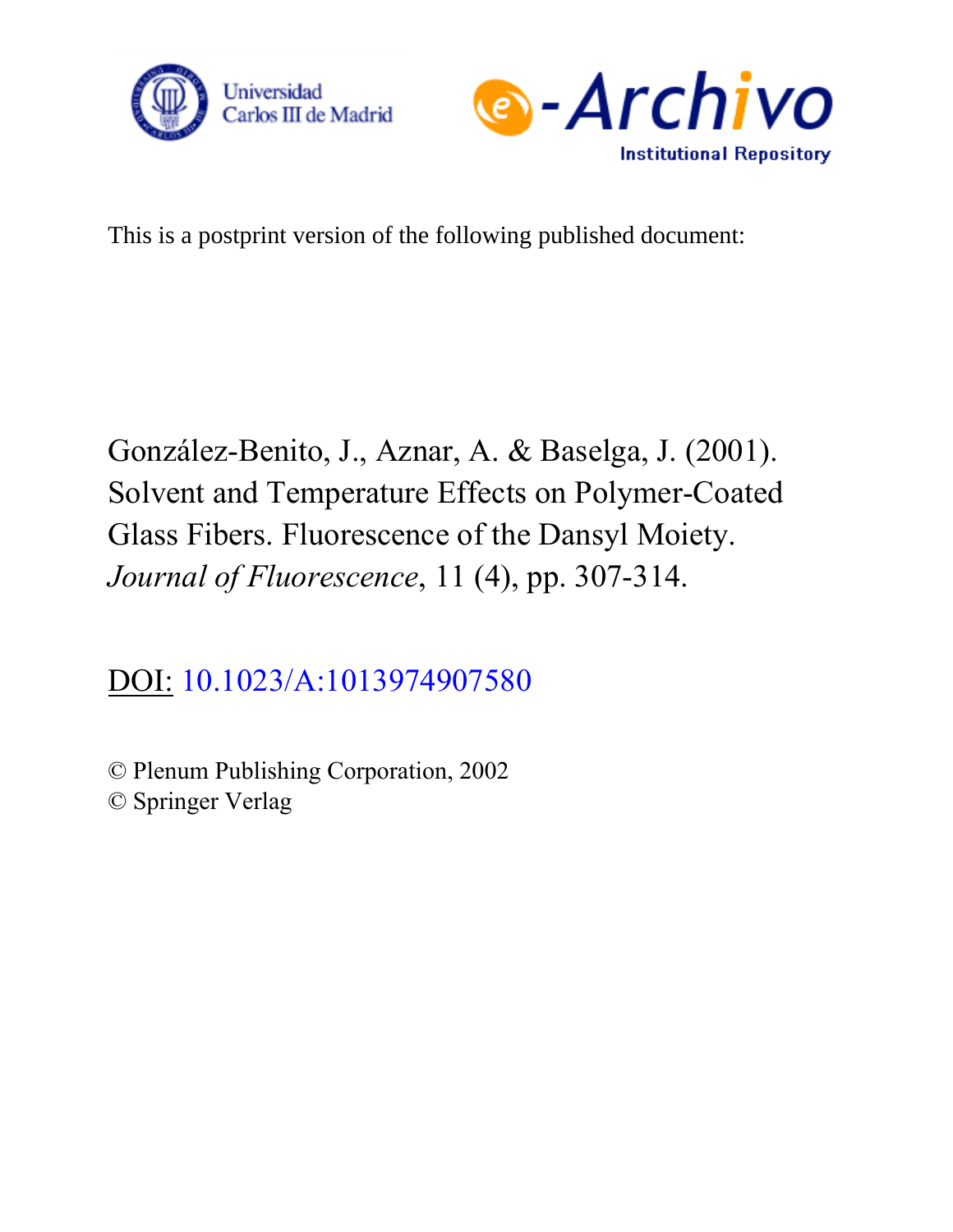## **Solvent and Temperature Effects on Polymer-Coated Glass Fibers. Fluorescence of the Dansyl Moiety**

**J. Gonza´lez-Benito,<sup>1</sup> A. Aznar,<sup>1</sup> and J. Baselga1,2**

## **ABSTRACT**

Different experimental excited-state dipole moments were obtained for nonpolar and polar solvents ( $\mu_{NP}^* = 7.2 \pm 1.6$  D,  $\mu_P^* = 11.9$ E-type glass fibers were coated with poly( $\gamma$ -aminopropyltriethoxysilane), treating them with a 1%( $v/v$ ) monomer aqueous solution. The fibers were labeled with a dansyl–sulfonamide conjugate by reaction of acetonitrile solutions of dansyl chloride with the amine groups immobilized on the glass fiber surface. Interactions of the labeled coating polymer with solvents of different polarities were estimated by measurements of the fluorescence band shifts of the label. It was found that for aprotic solvents, the solvent dipolar coupling relaxation mechanism is dominated by thermodynamic interactions of the solvent with the polymer matrix, while for protic solvents this mechanism is dominated by specific interactions between solvent molecules and the excited state of the chromo-phore.  $\pm$  1.5 D). Using the AM1 method, excited-state dipole moments for the first and second singlets were calculated and it was concluded that  $\mu_{NP}^* \approx \langle \mu_1^{*2} \rangle^{1/2}$  and  $\mu^* \approx \langle \mu_2^{*2} \rangle^{1/2}$ . Accordingly, neither the glass support nor the coating polar influence the excitedstate properties of dansyl. The temperature dependence of dansyl emission allows the determination of the relaxation temperature of the coating polymer, which was estimated as 175 K for the coating used.

### **KEY WORDS**

minopropyl-silanes; fluorescence probes; dansyl chloride; glass fibers.

the interfacial adhesion, glass fibers are surface treated posite are greatly enhanced [5]. with coupling agents such as y-aminopropyltriethoxysi-<br>The accessibility through the glass/coupling region

**INTRODUCTION** way become functionalized with amine groups that may react with the polymer matrix during the curing stage of E-type glass fibers are usually employed as reinforc- the composite; as a result, the resistance against adverse ing fillers in polymer matrix composites. For improving water effects and the mechanical properties of the com-

lane (APES). In the first step, this silane condenses with and coupling region/polymer matrix interfaces, as well the glass surface and, in the second, with other monomers, as the structural flexibility of the coupling regions, are, yielding a reactive polyorganosiloxane polymer-coated among others, important features which determine the surface [1]. Although the structure of this polyorganosi-<br>interfacial properties of the composite [6]. Although sevloxane coating has been widely studied, it is not exactly eral adhesion mechanisms have been proposed [7], how known yet  $[2-4]$ . Glass fiber surfaces treated in such a the polymer matrix diffuses through the polyorganosiloxane phase remains unknown. In principle, such a diffusion <sup>1</sup> Instituto Tecnológico Alvaro Alonso Barba, Universidad Carlos III,<br>Avenida Universidad 30, 28911 Leganés, Madrid, Spain.<br><sup>2</sup> To whom correspondence should be addressed E-mail: ibaselga@ and by the wetting kinetics, whi ing.uc3m.es among other factors, on the open character of the coating

 $2$  To whom correspondence should be addressed. E-mail: jbaselga@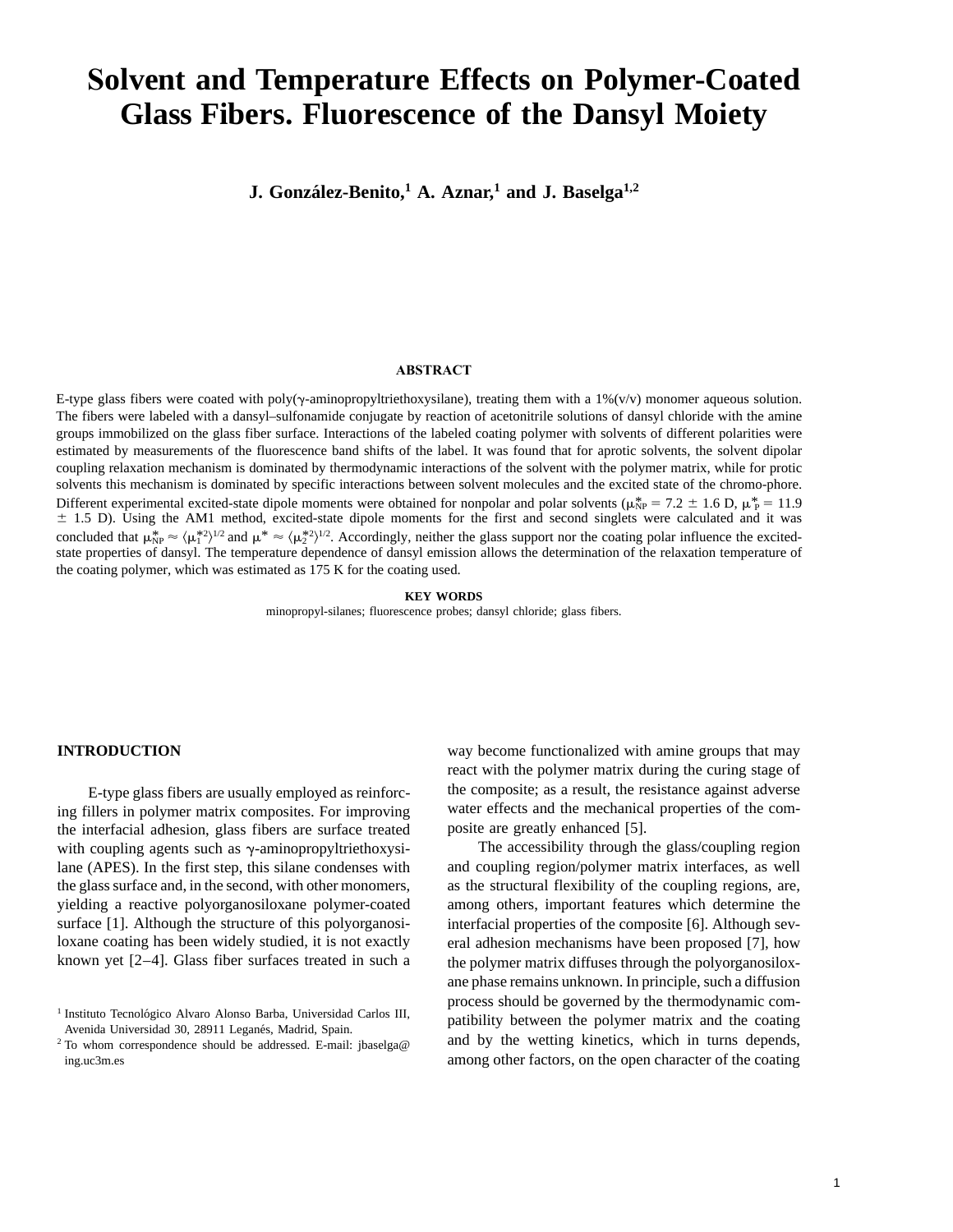service conditions consists of the determination of the relaxation temperatures of the cross-linked polymer in the coupling region. Unfortunately, the mass fraction of **Sample Pretreatments** polymer at the surface is small (less than 1%) and thermal Glass fibers were calcinated at 450°C for 1 h to methods are not adequate.

rescent molecule such as the dansyl moiety is stabilized for 3 h and repeatedly washed with distilled water until<br>by solvent relaxation processes [8]. Its fluorescence spec-<br> $Cl^-$  was removed Fiber samples were dried at 11 between the excited chromophore and the solvent and, therefore, on the local polarity of the fluorophore environment [9]. On the other hand, dielectric coupling depends **Silanization**

to avoid autoabsorption effects. DNS is commonly used in biochemistry [10], characterization of polar sites in **Dansylation** polymeric systems [11,12], and chemically modified

In this work, it is proposed to label an environmentally sensitive probe, such as DNS (5-N,N-dimethylami-<br>tally sensitive probe, such as DNS (5-N,N-dimethylami-<br>nophthalene-1-sulfonyl chloride), to the surface of glass<br>fi ular weight solvents in contact with the glass fibers are used as a tool for studying the accessibility of small **Fluorescence Measurements** molecules through the coupling region/solvent interface. In addition, the temperature dependence of the fluores- Silanized glass fibers labeled with a dansyl group explained in terms of the alternative estabilization of  $S_1$  or  $S_2$ , depending on the nature of the solvent.

g-Aminopropyltriethoxisilane (APES) and 5-dimethyl- described elsewhere [16]. Fluorescence spectra were amino-1-naphthalenesulfonyl chloride (DNS) were pur- recorded between  $-155$  and  $100^{\circ}$ C in steps of  $5^{\circ}$ C, waitchased from Dynamic Nobel and Lancaster Synthesis, ing for 5 min between each measurement for proper therrespectively, and used without further purification. Tolu- malization.

structure or its structural flexibility. A suitable way to ene was distilled over sodium just before use. The other estimate the flexibility of the coupling region under in- solvents were high-quality products of fluorimetric grade.

nods are not adequate.<br>The electronic excited state of a solvatochromic fluo-<br>an octivation trastment with a 10% HCl aguagus solution an activation treatment with a 10% HCl aqueous solution by solvent relaxation processes [8]. Its fluorescence spec-<br>trum provides information on the dielectric coupling  $\frac{1}{1}$  h and kent in a desiccator until silanization occurred 1 h and kept in a desiccator until silanization occurred.

on the mutual mobility of the solvent and fluorophore in<br>the solvation shell; as a consequence, the temperature<br>dependence of the fluorescence emission should reflect<br>changes in the mobility of the solvation cage [8].<br>Dans

polymeric surfaces [13–15].<br>In this work it is proposed to label an environment for 10 min at room temperature with a DNS solution

cence response of the label allows the determination of the were immersed in the 15 solvents listed in Table I for 12 thermal transitions of the polymer network. Combining min. After that period, steady-state fluorescence spectra experimental results and quantum mechanical calcula- were recorded on a Perkin–Elmer LS-50B fluorimeter, tions, the dipole moments of the ground state and  $S_1$  using the standard front-face excitation accessory. The and  $S_2$  excited states are calculated. Solvent effects are excitation wavelength was set at 340 nm and emission explained in terms of the alternative estabilization of  $S_1$  spectra were recorded from 360 to 600 nm. For sample/solvent pair, excitation spectra were also recorded at  $\lambda_{em}$  = 460 nm. In both emission and excitation spectra, the slits and scan speed were set at 3 nm and 120 nm/ **EXPERIMENTAL** min, respectively.

Low-temperature measurements were performed We with the sample inside the oven of a Perkin–Elmer DSC-<br>
7 calorimeter using a light guide coupling with the fluo-E-type glass fibers from Vetrotex were used. rimeter. Details of the experimental arrangement are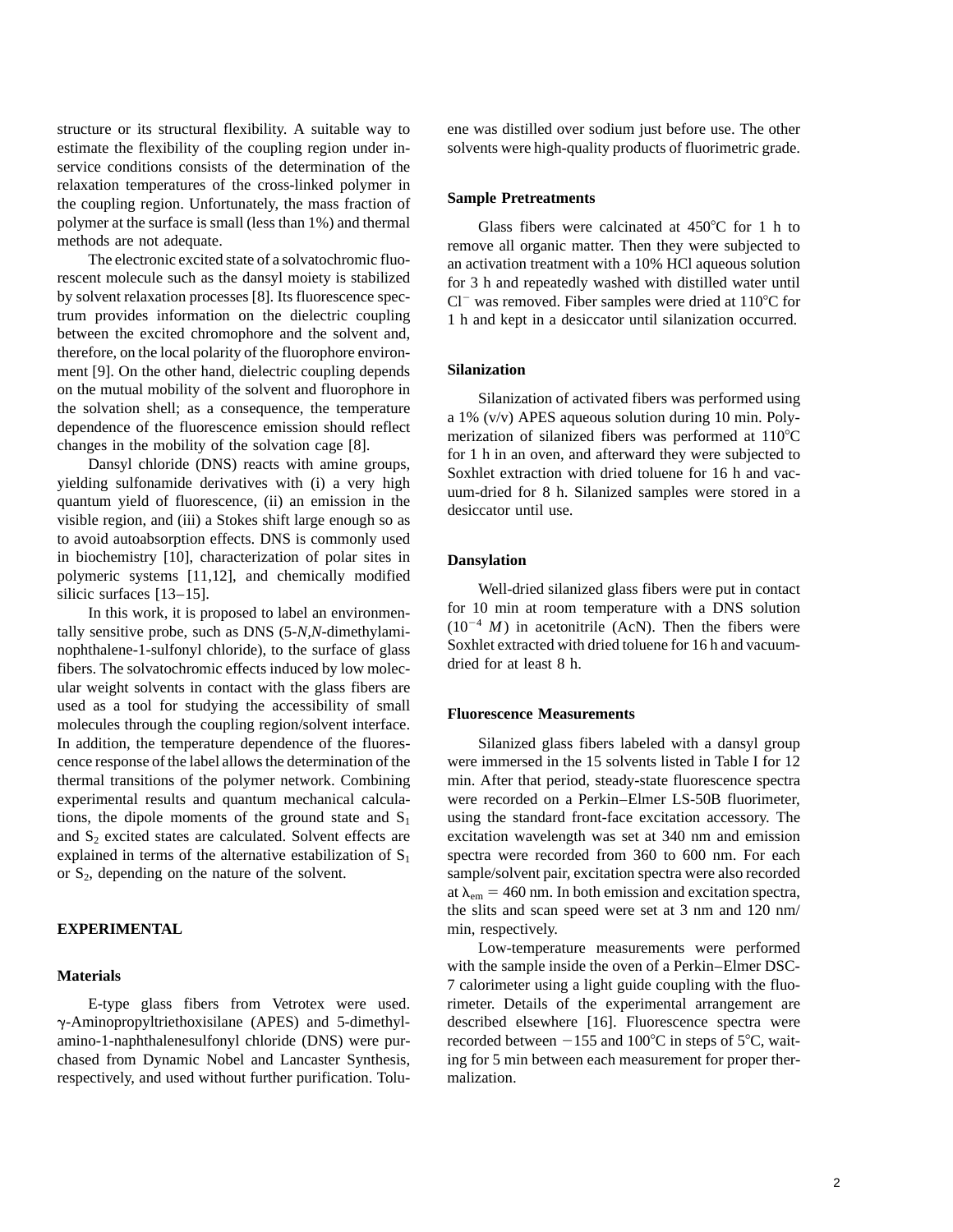| Solvent (code)         | δ     | ε    | $\mu$ (D) | Z (kcal mol <sup>-1</sup> ) | $E_T$ (kcal mol <sup>-1</sup> ) | $v_a$ (cm <sup>-1</sup> ) | $v_e$ (cm <sup>-1</sup> ) | $\pi^*$ | $\alpha$       | β        |
|------------------------|-------|------|-----------|-----------------------------|---------------------------------|---------------------------|---------------------------|---------|----------------|----------|
| Cyclohexane (1)        | 8.20  | 2.02 | 0.0       | 60.1                        | 31.2                            | 29,586                    | 21,668                    | 0.08    | $\Omega$       | $\Omega$ |
| $1,4-Dioxane(2)$       | 10.13 | 2.2  | 0.45      | 64.55                       | 36.0                            | 29,283                    | 21,528                    | 0.55    | $\overline{0}$ | 0.37     |
| Toluene (3)            | 8.91  | 2.4  | 0.39      |                             | 33.9                            | 29,499                    | 21,715                    |         |                |          |
| Propylamine (4)        | 10.7  | 5.08 | 1.33      |                             |                                 | 29,325                    | 22,148                    |         |                |          |
| Ethyl acetate (5)      | 9.1   | 6.0  | 1.88      | 64.0                        | 38.1                            | 29,369                    | 21,692                    | 0.55    | 0.0            | 0.45     |
| THF $(6)$              | 9.9   | 7.6  | 1.75      | 58.8                        | 37.4                            | 29,542                    | 21,834                    | 0.58    | $\Omega$       | 0.55     |
| $CH2Cl2$ (7)           | 9.88  | 8.9  | 1.55      | 64.2                        | 41.1                            |                           |                           | 0.82    | 0.3            | $0.00\,$ |
| $n$ -Butanol $(8)$     | 11.60 | 17.5 | 1.75      | 77.7                        | 50.2                            | 29,630                    | 21,810                    |         |                |          |
| $n$ -Propanol (9)      | 12.18 | 20.3 | 1.7       | 78.3                        | 51.9                            | 29,586                    | 21,786                    | 0.52    | 0.8            |          |
| Acetone $(10)$         | 10.0  | 20.7 | 2.69      | 65.7                        | 42.2                            | 29,325                    | 21,254                    | 0.71    | 0.1            | 0.49     |
| MeOH(11)               | 14.5  | 32.6 | 1.66      | 83.6                        | 55.5                            | 29,851                    | 21,459                    | 0.60    | 0.9            | 0.62     |
| AcN $(12)$             | 12.11 | 35.9 | 3.44      | 71.3                        | 46.0                            | 29,498                    | 22,026                    | 0.85    | 0.2            | 0.31     |
| DMF (13)               | 12.2  | 38.3 | 3.86      | 68.5                        | 43.8                            | 29,283                    | 22,124                    | 0.88    | 0.0            | 0.69     |
| Me <sub>2</sub> SO(14) | 12.0  | 46.4 | 4.3       | 70.2                        | 45.0                            | 29,585                    | 22,198                    | 1.00    | $\Omega$       | 0.76     |
| H <sub>2</sub> O(15)   | 23.53 | 78.3 | 1.84      | 91.1                        | 63.1                            | 29,369                    | 21,459                    | 1.09    | 1.2            | 0.18     |
| Dried fibers           |       |      |           |                             |                                 | 28,818                    | 21,882                    |         |                |          |

**Table I.** Wavenumber at the Fluorescence Band Maximum and Solvent Parameters of Interest

## **RESULTS AND DISCUSSION**

## **Solvent Dependence of the Emission Spectra**

The general solvatochromic effect of dansyl can be explained in terms of a dielectric relaxation mechanism [8]. The excited state of the dansyl group  $(\pi^*)$  has a higher dipole moment than the ground state; this leads to a reorientation of the solvent dipoles around it, lowering the energy of the emitting state. The higher the dielectric coupling between the excited chromophore and the solvent molecules, the higher the "stabilizing" effect and thus the longer the Stokes shift. This Stokes shift is defined as  $\Delta v = v_a - v_e$ , where  $v_a$  is the wavenumber of **Fig. 1.** Steady-state fluorescence spectra for dansyl-labeled glass fibers the absorption maximum (or the excitation spectrum under the effects of some solvents. band) and  $v_e$  is the wavenumber of the emission maximum.

tra due to solvent effects are shown in Fig. 1, in which  $(\Delta f)$  [8,17]. the emission spectra for different solvents are presented. Table I summarizes the fluorescence results and sol-

Hildebrand's solubility parameter δ, Kosower's *Z* value, mophore. Dimroth and Reichard's  $E_T$  scale, the dielectric constant *Dielectric Constant*. Figure 2 shows that there exists  $ε$ , and the dipole moment  $μ$ ; (ii) the difference between a clear linear correlation between the solvent dielectric the maximum emission wavelength,  $\lambda_{\text{max}}$ , from a model constant and the electronic transition energy for the protic compound (free fluorophore) and that from the attached solvents 4, 8, 9, and 11. As expected, when the solvent fluorophore in different solvents; and (iii) variation of the polarity increases, the excited state of the fluorophore is



Some examples of the changes in the emission spec- Stokes shift with the orientational polarizability function

It can be clearly appreciated how the wavelength of the vent properties,  $\delta$ ,  $\varepsilon$ ,  $\mu$ ,  $Z$ , and  $E_T$ , in addition to other emission maximum,  $\lambda_{em}$ , shifts depending on the sol-<br>parameters that will be defined further. Figures 2, 3, 4, vent characteristics.  $\frac{5}{7}$ , and 6 present the spectral shifts,  $\Delta v$ , vs the values of Solvatochromic shifts were analyzed in three ways:  $\epsilon$ ,  $\mu$ , *Z*,  $E$ <sub>T</sub>, and  $\delta$ , respectively, for each solvent. These (i) variation of the Stokes shift as a function of some parameters are useful for correlating general solvent propcommonly used indices of solvent properties— erties with the photophysical behavior of the dansyl chro-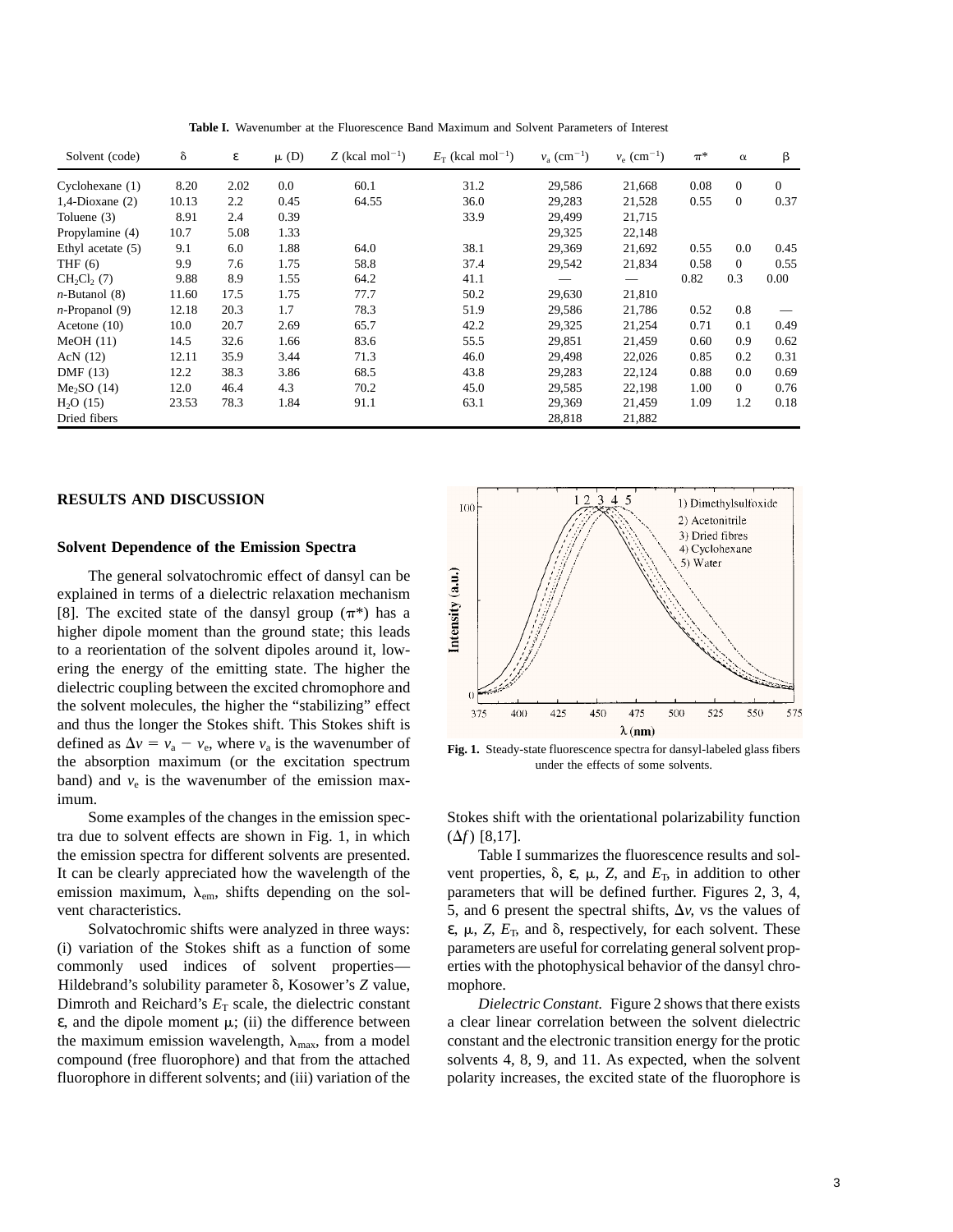

**Fig. 2.** Stokes shift ( $\Delta v = v_a - v_e$ ) of the dansylamide conjugate **Fig. 5.** Stokes shift ( $\Delta v = v_a - v_e$ ) of the dansylamide conjugate emission as a function of the Kosower parameter, Z, of several solvents.





emission as a function of the Dimroth parameter,  $E_T$ , of several solvents.



emission as a function of the Kosower parameter, *Z*, of several solvents.



**Fig. 3.** Stokes shift  $(\Delta v = v_a - v_e)$  of the dansylamide conjugate<br>emission as a function of the dipole moment,  $\mu$ , of several solvents.<br>emission as a function of the dipole moment,  $\mu$ , of several solvents.<br>emission as

more stabilized. This behavior is similar to that of other polymeric systems where the dansyl moiety is labeled [11,15]. From the linear course a Stokes shift value for dansyl in water of  $10.3 \times 10^{+3}$  cm<sup>-1</sup> can be predicted; this value coincides fairly well with reported values for the dansyl moiety in water [18]. The fact that water deviates from the predicted values can be explained if nonfavorable interactions between the polymer and the solvent are taken into account. Contact angle results previously reported [3] support this hypothesis.

On the other hand, aprotic solvents (1–3, 5–7, 10, and 12–14) show an apparently opposite tendency, i.e.,  $\Delta v$  decreases when  $\varepsilon$  increases. This result seems to be opposite to the expected behavior but it can be explained **Fig. 4.** Stokes shift ( $\Delta v = v_a - v_e$ ) of the dansylamide conjugate in terms of system mobility. Generally, when the dielectric emission as a function of the Dimroth parameter,  $E_T$ , of several solvents. constant of the sol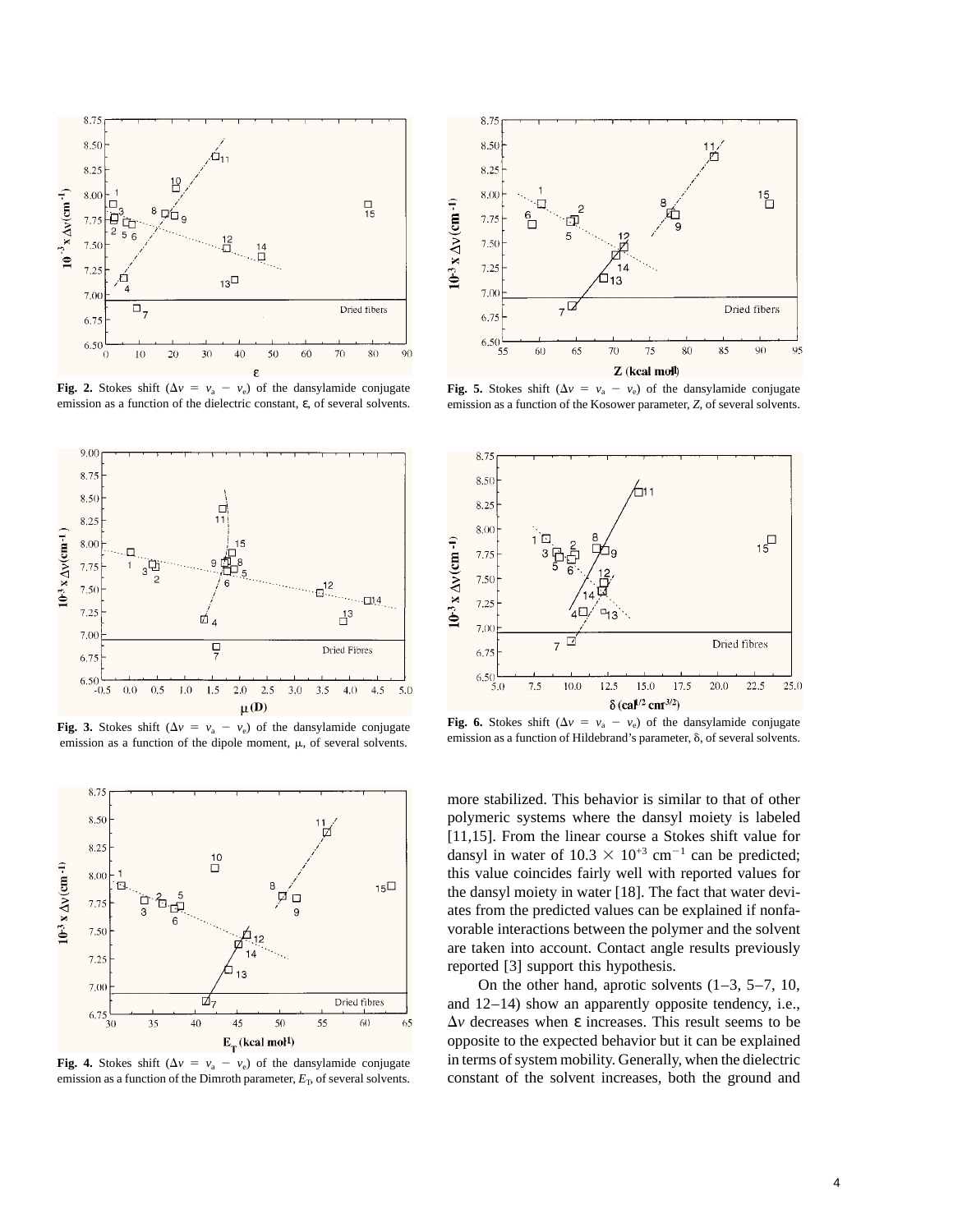the excited states of the fluorophore are stabilized. This ference between  $\delta_{\text{POL}}$  and  $\delta_{\text{SOL}}$  [20], those solvents with a dipolar stabilization requires a dipole reorientation of solubility parameter similar to that of the polymer should the solvent molecules [8]. This process needs the entire solvate it. According to Table I, the nonpolar aprotic molecular motion of both the fluorophore and the solvent solvents (group i), have values of  $\delta$  similar to that of the within the excited lifetime. As a result, the stabilization polyaminosiloxane. Similar intermolecular interactions energy of the excited state of the fluorophore should should be expected, and therefore, all of them should depend not only on the dipole moments and intermolecu-<br>yield a similar  $\Delta v$  value. Nevertheless, the Stokes shift lar distances but also on the system rigidity, the latter for dried fibers is much lower (900 cm<sup>-1</sup>) than the corresbeing strongly dependent on the polymer swelling. ponding value for wetted fibers. This result suggests that Accordingly, the negative trend found for the Stokes shift the dansyl moiety is located in a rigid environment that variation reflects the slight tendency of polar solvents to cannot couple efficiently with the excited state. Solvating interact with the coated fiber. A deeper analysis of the molecules such as those in group i swell the polymer, interactions in the labeled polymer/solvent system is done increasing the local flexibility, dielectric relaxation in terms of the solubility parameter, although correlations becomes possible, and the excited state is stabilized. with  $\mu$  and other polarity parameters (*Z* and  $E_T$ ) illustrate For polar aprotic solvents (group ii), except for

 $\mu$  (Fig. 3) shows a tendency similar to that in the case coating polymer. The wetting ability of these nonsolvents of the dielectric constant (Fig. 2). For the protic solvent may be not enough to stabilize the excited state of the group it can be observed that very small changes in the dansyl group and the "environmental rigidity" effect may dipole moment yield large Stokes shifts, therefore, charge predominate. This argument could be the explanation of separation in protic molecules does not seem to be related the Stokes shifts found for this solvent group; they are to the stabilization of both the excited and the ground lower than those found for group i. states of the fluorophore. This result suggests that, for Finally, protic solvents (group iii) behave as does these solvents, some specific interaction between the sol- group ii, although with higher Stokes shifts. This result vent and the dansyl moiety must be in the origin of the might be due to the presence of specific interactions excited-state stabilization. The results obtained for aprotic (hydrogen bonding) between protic solvents and the dansolvents show a behavior similar to that of the results for syl excited state or to a higher degree of polymer swelling. the dielectric constant: a slight decrease in the Stokes In the first case, hydrogen-bonding formation allows shift as the dipole moment increases.  $\blacksquare$  additional excited-state stabilization in the chromophore

4 and  $5 \Delta v$  is plotted as a function of the well-known would allow local flexibility enhancement, easier dielecpolarity scales [19]  $Z$  and  $E_T$ , respectively. In contrast tric relaxation, and, therefore, greater excited-state stabiliwith the previous plots (Figs. 2 and 3), these compare zation. the fluorescence of the labeled dansyl moiety with the Analysis of the different types of polymer/solvent absorption of 1-ethyl-4-carbometoxypyridinum iodide interactions can offer a way to decide which of the two (*Z*) or the intramolecular charge transfer band of pyridi- possibilities mentioned above is more correct. Hanssen num-*N*-phenolbetaine (*E*<sub>T</sub>). Therefore, the compared and Skaarup [21] assumed that the cohesive energy denmagnitudes are much more similar and the correlations sity between solvent molecules arises from dispersive, that can be obtained better express all of the effects associ- dipole–dipole, and hydrogen-bond forces; they expressed ated with the fluorophore–solvent interaction. In fact, the solubility parameter as the sum of three terms (eq. 1): three groups of solvents can be clearly observed: (i) nonpolar aprotic solvents ( $\varepsilon \le 7.6$ ), where  $\Delta v$  decreases with

 $\delta_{SOL}$ , are depicted in Fig. 6. The solubility parameter of the coating polymer was estimated as  $\delta_{POL} = 8.3 \text{ cal}^{1/2}$  $\text{cm}^{-3/2}$  using the group contribution method [20]. Taking into account the miscibility predictions based on the dif-

some interesting aspects that are worthy of mentioned.  $CH_2Cl_2$ ,  $\delta_{\text{solvent}} > \delta_{\text{polymer}}$ , the miscibility condition is not *Dipole Moment.* The  $\Delta v$  variation as a function of fulfilled, and therefore, these solvents do not swell the

*Kosower's* Z *and Dimroth's*  $E_T$  *Parameters.* In Figs. [17], while in the second case, a higher degree of swelling

$$
\delta^2 = \delta_{\rm D}^2 + \delta_{\rm P}^2 + \delta_{\rm H}^2 \tag{1}
$$

Z and  $E_T$ ; (ii) polar aprotic solvents ( $\varepsilon \ge 8.9$ ), where  $\Delta v$ <br>increases with Z and  $E_T$ ; and (iii) protic solvents, where  $\delta_D$ ,  $\delta_P$ , and  $\delta_H$  are the disperse, polar, and hydro-<br> $\Delta v$  has the highest values and i

$$
\delta_{\rm D} = 9.55n_{\rm D} - 5.55\tag{2}
$$

$$
\delta_{\rm P} = (12,108/v^2) \cdot [(\varepsilon - 1)/(2\varepsilon - n_{\rm D}^2)] \cdot (n_{\rm D}^2 + 2) \cdot \mu^2
$$
\n(3)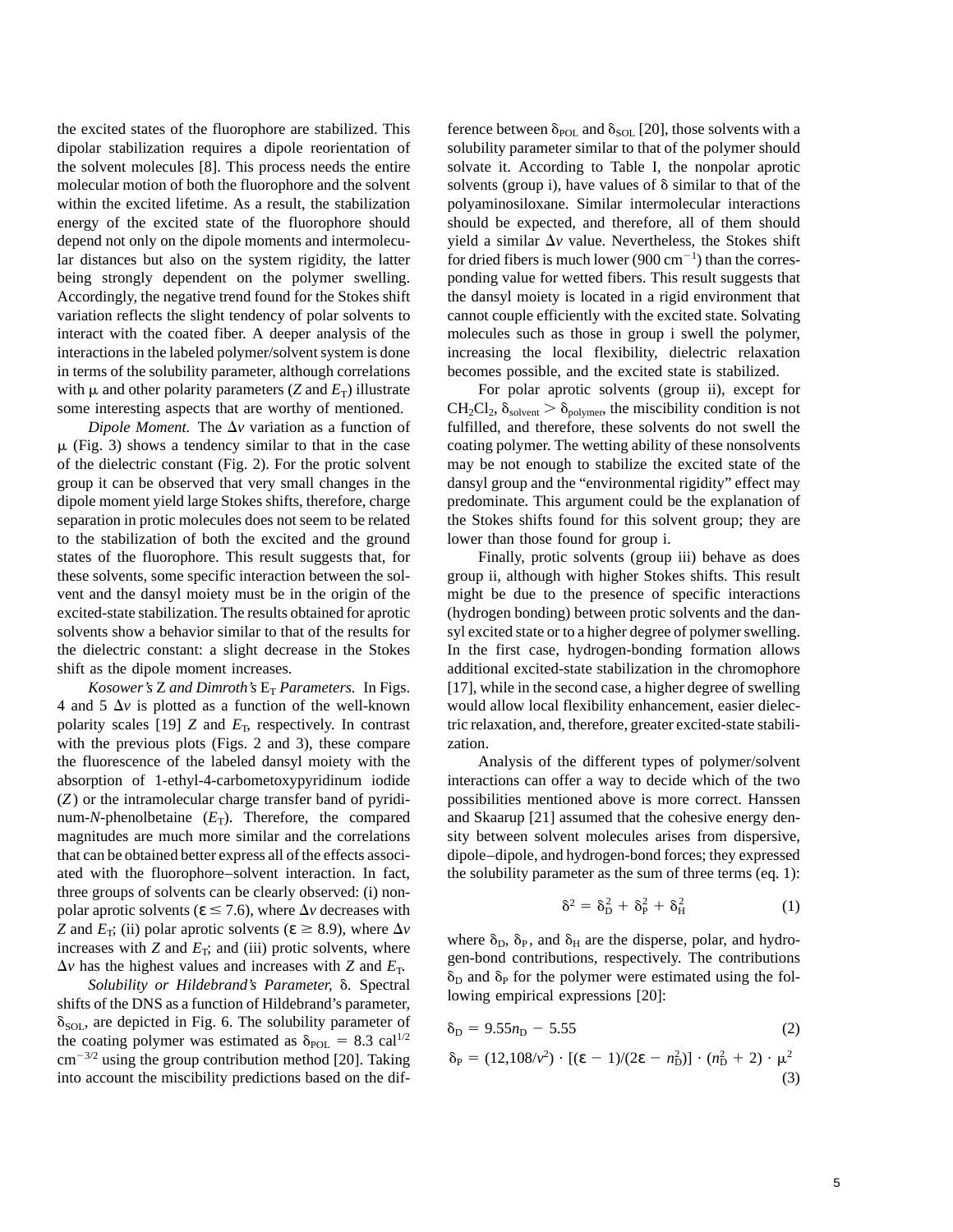refraction index, dielectric constant, and dipole moment with known values of  $\pi^*$  (solvent dipolarity/polarizabilof the APES monomer. The molar volume,  $v$ , was esti-ity),  $\alpha$  (hydrogen-bond donor strength), and  $\beta$  (hydrogenmated from the density,  $\rho = 0.97$  g cm<sup>-3</sup>, and the molecular weight,  $M = 74.12$  g mol<sup>-1</sup>, of the monomer. As an approximation, the contribution  $\delta_H$  of the polymer was 8 the fluorescence emission maxima of the model com-<br>taken from the propylamine ( $\delta_H = 5.9 \text{ MPa}^{1/2}$ ).

a three-dimensional plot was used (Fig. 7), in which the and the wetted fibers,  $\lambda_{exp}$ . It can be observed that the fractional contributions to the solubility parameter for the  $\lambda_{\exp}$  values are systematically far away from the Taft line. polymer and all of the solvents are shown. The points that This result confirms the weak interaction of the labeled are nearest neighbors of the polymer should correspond to fluorophore with solvents. the best solvents of the polymer. As can be clearly For polar aprotic solvents such as AcN, DMF, and

# **Comparison Between Free and Labeled**

To study the accessibility of the solvents, the behav-<br>**Polarizability Function**  $(\Delta f)$ ior of dansylpropylamide as a model compound (free Figure 9 presents, for each studied solvent, the fluorophore) was compared. From reported data on this Stokes shift value,  $\Delta v$ , as a function of the orientational molecule [15] the parameters of Taft and Kamlet's rela-<br>polarizability function [8,17],  $\Delta f$ . As in the case of Figs. tionship [11] were obtained by a nonlinear fitting proce- 5 and 6, it is possible to classify the solvents into three dure. Results are shown in Eq. (4): groups where linear correlations can be drawn.





where  $n_D = 1.423$ ,  $\varepsilon = 3.1$ , and  $\mu = 3.38$  D are the imum for the free probe (model compound) in solvents bond acceptor strength). A plot of  $\lambda_{cal}$  vs  $\lambda_{exp}$  is given in Fig. 8. The diagonal line corresponds to Eq.  $(4)$ . In Fig. pound in pure organic solvents are plotted jointly with To predict the degree of swelling of the poly-APES, the emission values of the labeled dansyl in both the dried

observed, except for propylamine, protic solvents are far  $(CH_3)_2SO$ ,  $\lambda_{exp}$  is even lower than for the dried fibers. away from the polymer. It is therefore possible to con- This result can be understood in terms of a solvophobic clude that the main cause for the long Stokes shifts pre- effect. The intermolecular interactions between the polysented by protic solvents (Fig. 6) must be specific mer coating and these solvents are so unfavorable that interactions between the fluorophore and the solvent. they may induce the collapse of the polymer layer, therefore decreasing the fluorophore mobility.

# **Fluorophores Variation of the Stokes Shift with the Orientational**

 $\lambda_{\text{cal}} = 61.88\pi^* + 28.38\alpha + 22.08\beta + 433.3$  (4) From the slope corresponding to the group of polar aprotic solvents (7 and 12–14), the change in the perma-This expression estimates the wavelength at the max- nent dipole moment,  $\Delta \mu = \mu_0^* - \mu_0$  can be obtained according to the Lippert approximation [8,17];  $\mu_P^*$  and  $\mu_0$  are the dipole moments in the excited and ground state, respectively. Taking the Onsager cavity radius as



 $\lambda_{\rm cal}$  (nm)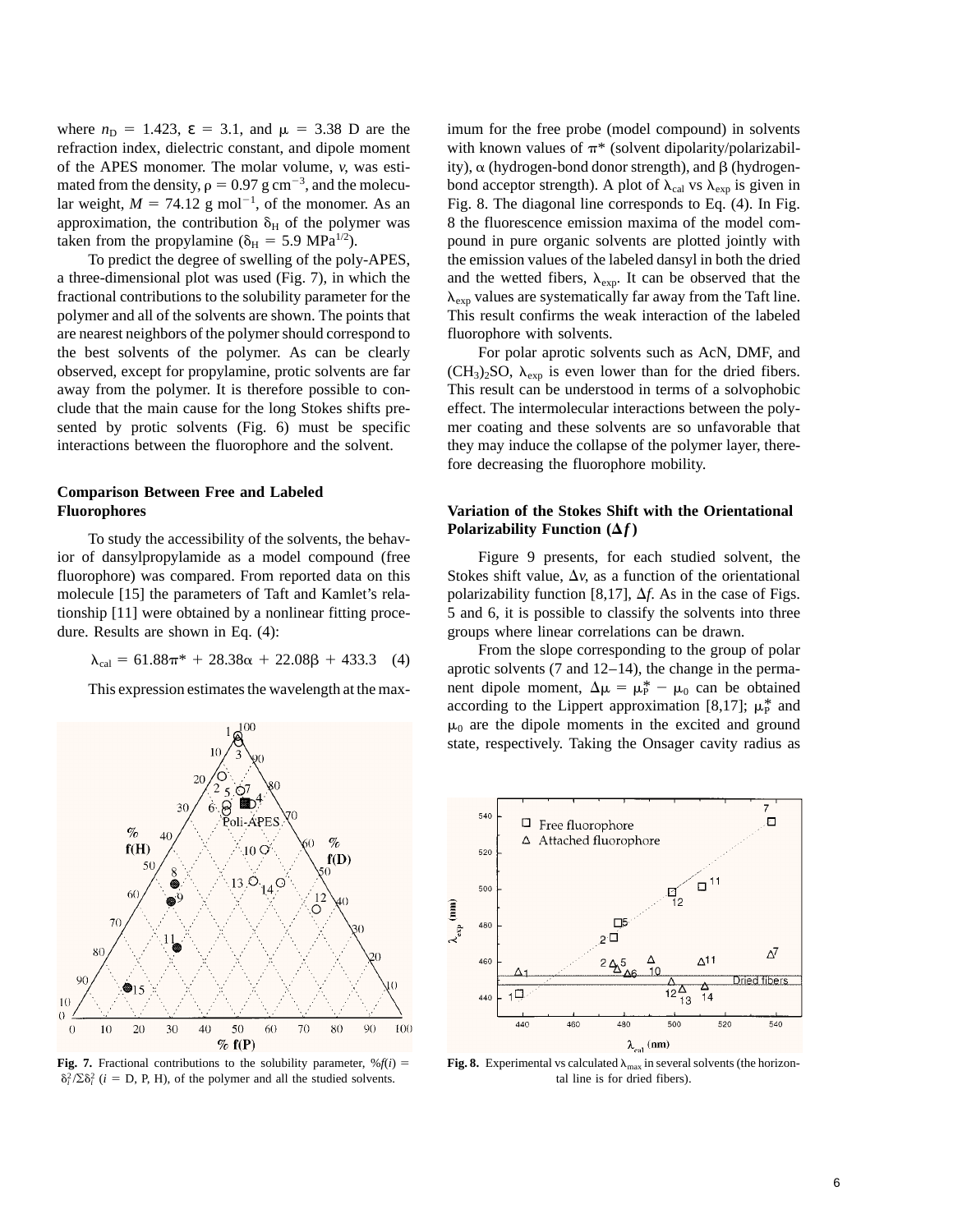

$$
\langle \mu^2 \rangle = \sum \mu_{\phi i}^2 \exp\{-E(\phi i)/kT\}/\sum \exp\{-E(\phi i)/kT\} \quad (5)
$$

temperature (293 K).

The root mean square dipole moment for the ground state of the model compound dansylpropylamide was **Effect of Temperature** estimated as  $\langle \mu_0^2 \rangle$ estimated as  $\langle \mu_0^2 \rangle^{1/2} = 5.9 \pm 0.3$  D. Assuming that this <br>value can be taken as a measure of  $\mu_0$ , the dipole moment<br>of the dansyl excited state in a polar aprotic solvent can<br>of the dansyl excited state in a pol

$$
v_{\rm a} - v_{\rm e} = (\frac{1}{2}a^3 hc) \cdot (\mu_{\rm NP}^{*2} - \mu_0^2) \cdot f(n^2)
$$
 (6)

is the speed of light, *a* is the Onsager cavity radius, and  $f(n^2)$  is the high-frequency polarizability function,  $f(n^2) = 2(n^2 - 1)/(2n^2 + 1).$ 

Fitting to Eq. (6) the  $\Delta v$  values as a function of  $f(n^2)$  for solvents 1–6, the average dipole moment of the excited dansyl group attached to glass fibers under the effect of nonpolar aprotic solvents was estimated as  $\mu_{\text{NP}}^* = 7.2 \pm 1.6$  D. This value is lower than that calculated for the excited state in the presence of polar aprotic solvents,  $\mu_P^*$ .

By using Lippert's correction factors [8] due to solvent effects in the energy of the states (AM1 calculations), the square mean dipole moments for the two excited states S<sub>1</sub> and S<sub>2</sub>,  $\langle \mu_1^{*2} \rangle$  and  $\langle \mu_2^{*2} \rangle$ , of dansyl were calcu-Fig. 9. Stokes shift values, Δv, as a function of the orientational polariz-<br>lated from Eq. (5) for each solvent. In all cases, it was ability function,  $\Delta f$ .<br>determined that  $\langle \mu_1^{*2} \rangle^{1/2} \approx 7.3 \pm 0.5$  D and  $\langle \mu_2^{*2} \rangle^{1/2} \approx$ 9.3  $\pm$  1.4 D. D. Comparison with experimental results yields that  $\mu_{\text{NP}}^* \approx \langle \mu_1^{*2} \rangle^{1/2}$  and  $\mu_P^* \approx \langle \mu_2^{*2} \rangle^{1/2}$ .

 $a = 3.85$  Å [12], the change in the permanent dipole<br>moment has been estimated as 6.0 D.<br>Using quantum mechanical calculations (AM1) the solvent polarity is in agreement with the interpretation<br>method), it is possible to the ground state,  $S_0$ , and both the first and the second<br>excited states,  $S_1(\phi)$  and  $S_2(\phi)$ , as a function of the torsion<br>angle,  $\phi$ , formed between the dimethylamino plane and<br>and in polar solvents, from the <sup>1</sup>L<sub>a</sub> the naphthalene ring. The dipole moment for each state<br>was averaged according to the expression<br>was averaged according to the expression<br>not very favorable because of the chemical nature of the polymer coating, the relatively good coincidence between where  $\mu_{\phi i}$  and  $E(\phi_i)$  are the dipole moment and energy<br>of the DNSA molecule, estimated by AM1, for each angle<br> $\phi_i$ ; k is the Boltzman constant; and T is the absolute<br> $\phi_i$  and T is the absolute

of the dansyl excited state in a polar aprotic solvent can<br>be estimated as  $\mu_p^* = \Delta \mu + \mu_0 = 11.9 \pm 1.5 \text{ D}$ .<br>originated the expected thermal energy for a 250 K be estimated as  $\mu_{\rm P}^* = \Delta \mu + \mu_0 = 11.9 \pm 1.5 \text{ D.}$ <br>For nonpolar aprotic solvents the Stokes shift seems<br>to be constant with the orientational polarizability func-<br>tion. This result suggests that the excited-state sta tion is due not to dipole-dipole interactions but to dipole-<br>induced dipole interactions between the excited dansyl<br>moiety and the high-polarizability solvent molecules.<br>Therefore, in this case it is more convenient to stu ture is 175 K, which agrees with the relaxation temperatures of other polysiloxanes [22]. Above  $T_1$  the dipole where  $\mu_{NP}^*$  and  $\mu_0$  are the dipole moments of the ground orientation time becomes progressively shorter and the and excited states, respectively, *h* is Planck's constant, *c* excited state is additionally stabilized by solvent relax-